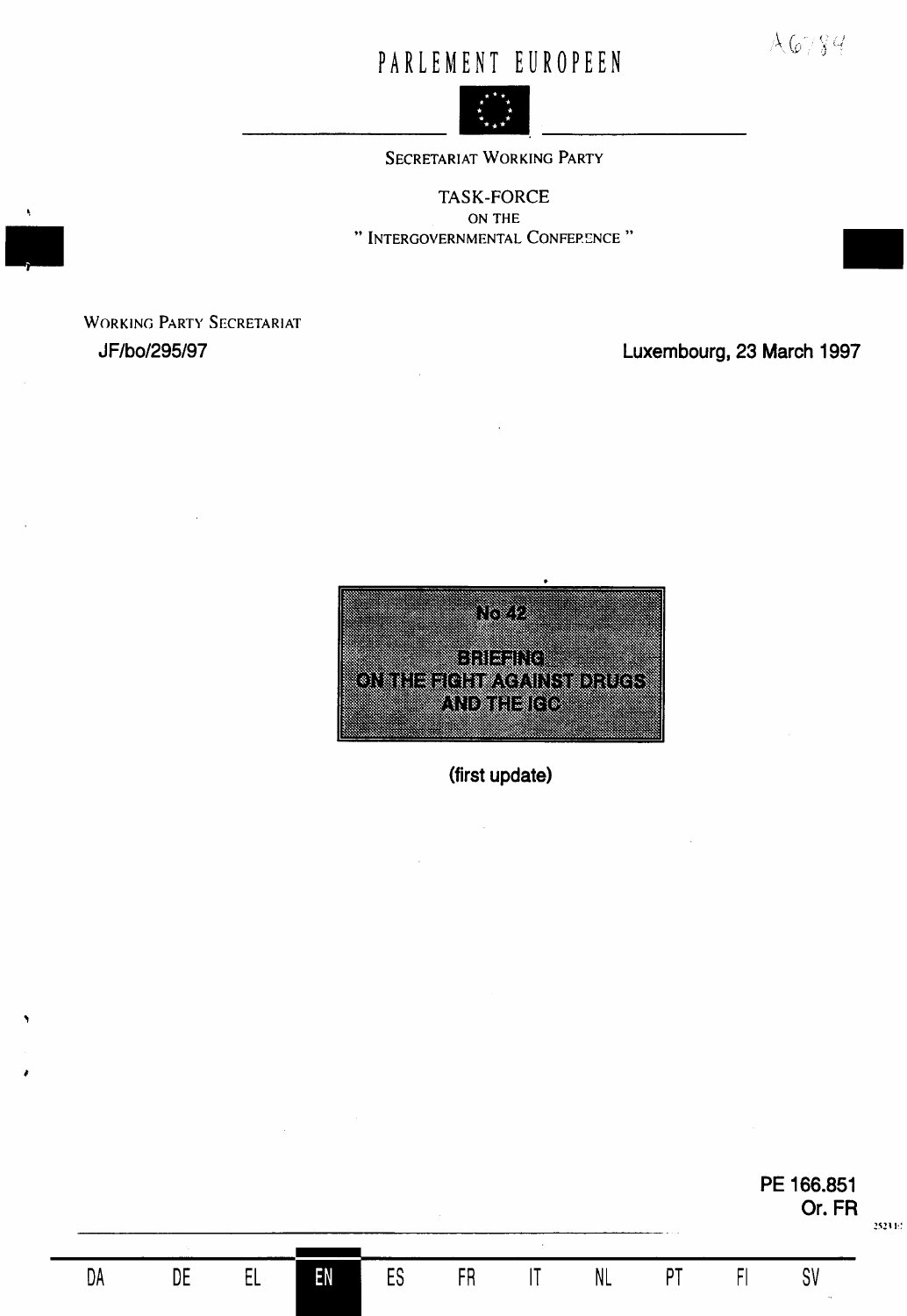These briefings have been drafted by the Parliament Secretariat Task Force on the Intergovernmental Conference. Their purpose is to gather together, in an organized, summary form, the proposals and suggestions which the authorities in the Member States, the Union's institutions and specialist commentators have put forward on the issues likely to be on the IGC/96 agenda.

Briefings will be updated as negotiations proceed.

Already out:

| Œ          | The Court of Justice                                      |
|------------|-----------------------------------------------------------|
| 2.         | HIC Commission                                            |
| S.         | The Court of Auditors, ESC and COR                        |
| 4.         | Differentiated integration                                |
| 5.         | The common foreign and security policy                    |
| 6.         | The role of the national parliaments                      |
| 7,         | The hierarchy of Community acts                           |
| 8.         | Codecision procedure                                      |
| 9.         | CUHA                                                      |
| æ          | lationean citizenship                                     |
| Œ          | WEU, security and defence                                 |
| 12.        | <b>Public services</b>                                    |
| Œ.         | Social policy                                             |
| œ          | The European Parliament                                   |
| lb.        | The European Council                                      |
| KX         | The Council of the European Union                         |
| w          | The budget and the IGC                                    |
| 18.        | The IGC and transparency                                  |
| æ          | Subsidiarity and the allocation of powers                 |
| 20         | The Union's legal personality and external representation |
| 28         | Commiology                                                |
| 22.        | <b>Fundamental rights</b>                                 |
|            | The IGC and the democratic nature of the Union            |
| 28.<br>24. | The coherence of the external action of the EU            |
| 23         | The 1996 IGC and the effectiveness of the Union           |
| 26.        |                                                           |
| 27.        | Europol                                                   |
| 28.        | The IGC and the Schengen Convention                       |
| 28         | Combating fraud                                           |
| 30.        | Energy<br><b>ICHER AGENTICO</b>                           |
| 31.        | Economic and social cohesion                              |
| 32.        |                                                           |
| 883        | European environment policy and the IGC                   |
| 84.        | The common agricultural policy and the IGC                |
|            | Gwlooecion                                                |
| 85         | <b>Ending sex discrimination</b>                          |
| 36.        | <b>Enlargement of the EU</b>                              |
| 36a.       | Accession of CEECs - agricultural aspects                 |
| 888        | Employment and the IGO                                    |
| 88.        | The IGC and Economic and Monetary Union                   |
| 89.        | Asylum and immigration policy                             |
| 40.        | Social exclusion and the IGO                              |
| 21.        | Chidren and the IGO                                       |
| 42.        | The fight against drugs and the IGC                       |
| 43.        | The IGC and the light against racism                      |
| 44.        | Young people and the IGC                                  |

 $\mathbf{I}$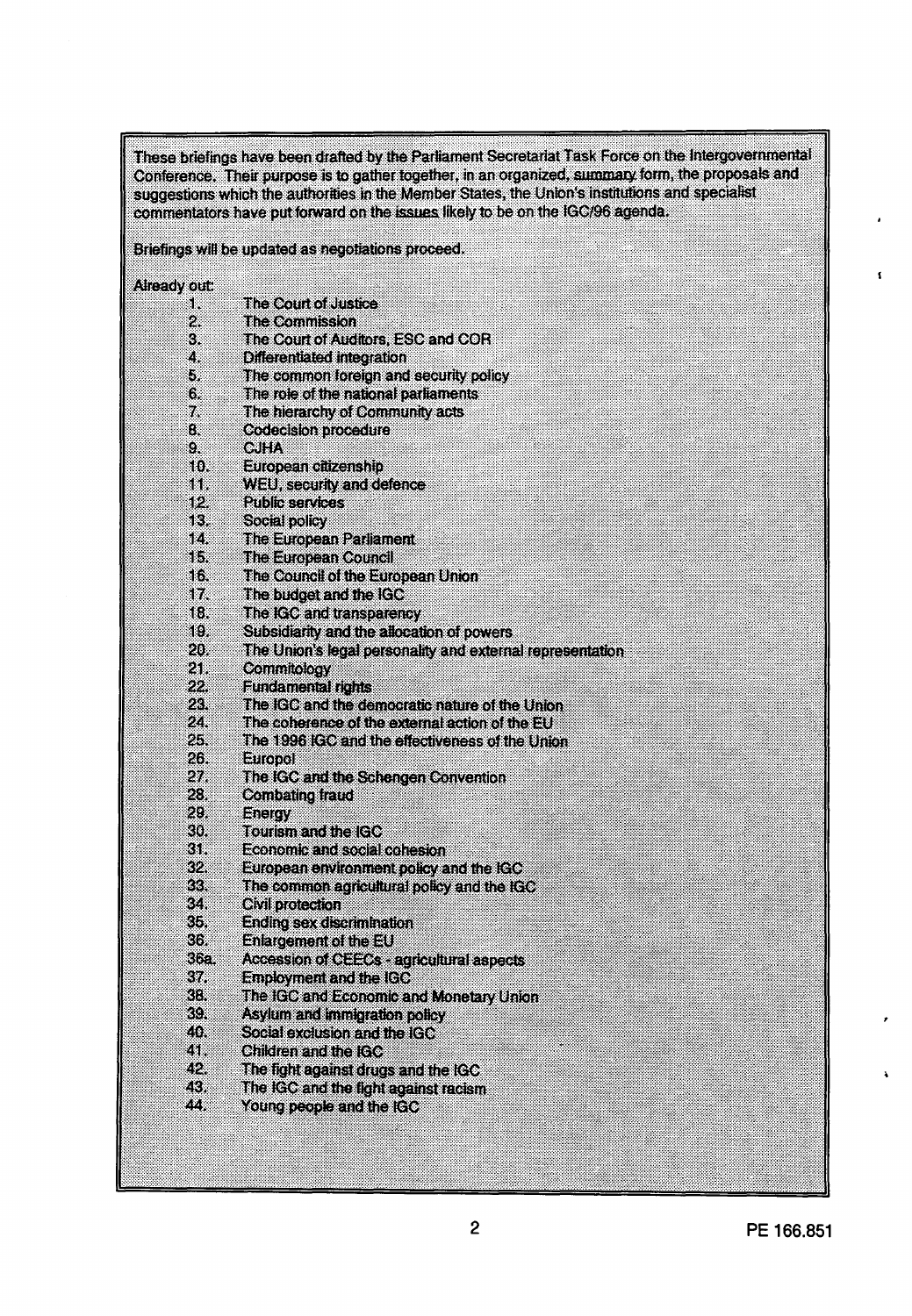## **BRIEFING ON THE FIGHT AGAINST DRUGS AND THE IGC**

#### • **INTRODUCTION**

The fight against drug use, drug trafficking and the organized crime linked to it is one of the major challenges facing the Member States of the Union in the area of justice and home affairs today.

Over the past ten years drug trafficking has undergone a dramatic rise all over the world and the situation looks very worrying when one considers that, over and above the present situation, the development of new markets and organized trafficking in the Central and Eastern European countries may give citizens of the Union the impression that enlargement of the Union to include these new members will represent a threat to their security.

Establishing a genuine common policy in the fields of justice and home affairs or at least carrying out a partial communitization of the areas covered in points 1 to 6 of Article K.1 (which can already be communitized under the provisions of Article K.9) is one of the objectives on the agenda for the IGC: 'to provide a better response to modern demands as regards internal security<sup>1</sup> is one of the priorities which will enable the Union to 'meet the legitimate expectations of Europeans<sup>'2</sup> in the light of the worsening spread of drugs.

The fight against drug addiction was listed among the challenges to be met in the years to come at the Turin European Council on 29 March 1996. It is one of the priorities in the work programme of the Irish Presidency, which announced that it had set up an interministerial committee to study ways of making greater progress in this area<sup>3</sup> and hoped to achieve the adoption in Dublin of measures to combat drug trafficking<sup>4</sup>.

On 20 November 1996 the future Dutch Presidency announced to the press its intention of making the fight against drugs a priority item on its work programme for the first half of 1997.

The objective of this briefing is therefore to put the work of the Intergovernmental Conference into context with the help of official position papers, national memoranda and statements by the participants in the debate, giving a picture of the main tendencies.

<sup>1</sup>  Cannes European Council of 26-27 June 1995.

<sup>2</sup>  Speech by Mr Santer to the European Parliament in Strasbourg on 22 October 1996.

<sup>3</sup>  Irish White Paper on foreign policy of 26 March 1996.

<sup>4</sup>  Statement by the President-in-office of the Council, Mr Bruton, at the EP sitting in Strasbourg in September during the State of the Union debate.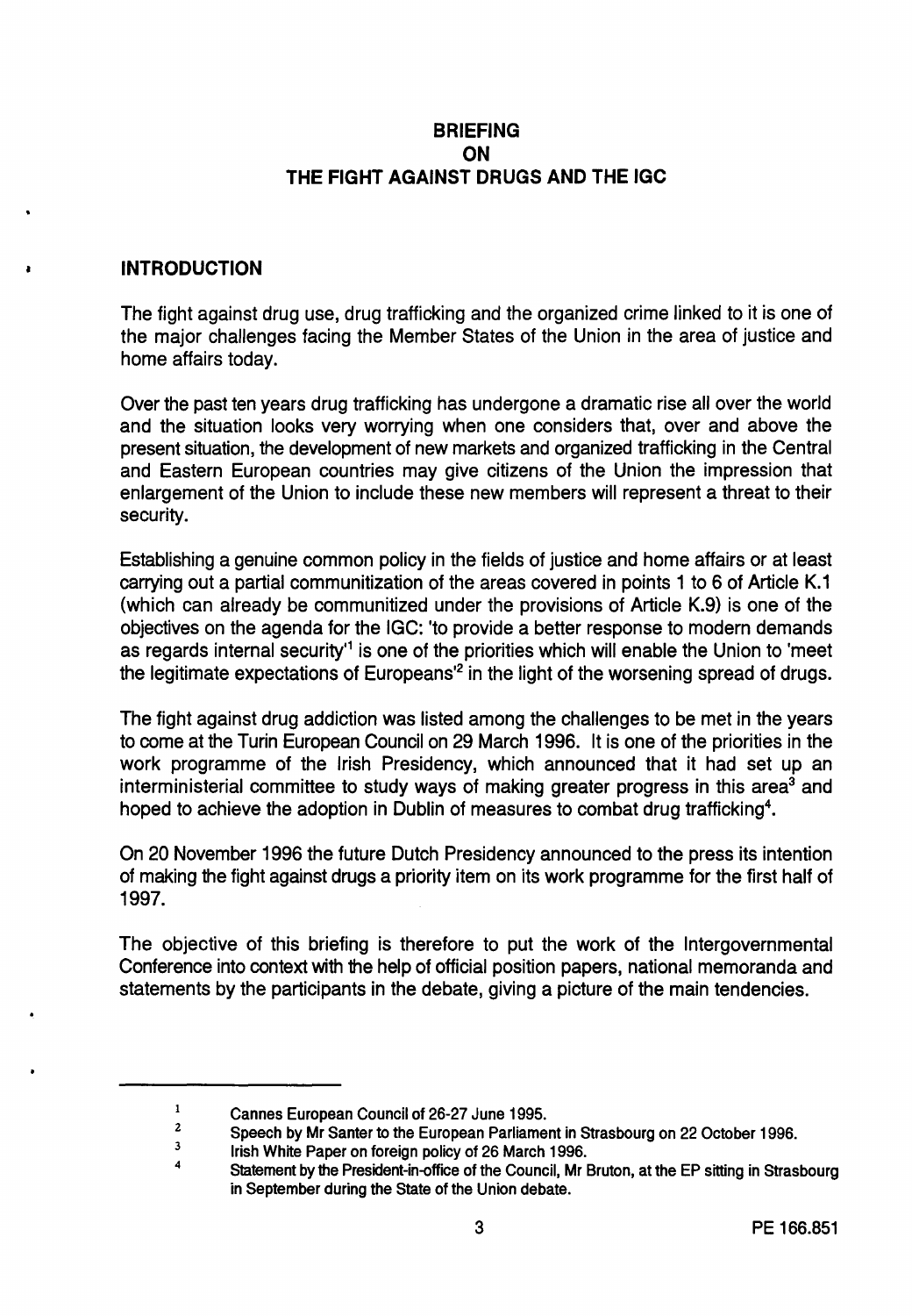The aim is to give an overview and some information on the basis of which to assess progress on an overall strategy to combat drugs, on the eve of the presentation of the draft Treaty by the Irish Presidency in Dublin.

## **THE MAASTRICHT TREATY AND THE FIGHT AGAINST DRUGS**

The Treaty on European Union, which, unlike the Treaty of Rome and the Single European Act, specifically mentions the issue of combating drugs, has given new impetus to the campaign against drug abuse and trafficking in narcotics.

Article 129 states that 'Community action shall be directed towards the prevention of diseases, in particular the major health scourges, including drug dependence', which should enable the Community to propose measures designed to promote cooperation and mutual assistance between Member States.

The Treaty also provides for increased cooperation in judicial, police and customs matters. In this context the Member States regard the combating of drug addiction and police cooperation to prevent drug trafficking as 'matters of common interest'.

This institutional framework means that the Council and its structures (particularly the COREPER committee of permanent representatives) can play a key role both in implementing the coherent, comprehensive approach set out in the 1990 and 1992 programmes and developed in the new overall plan for the Union (1995-1999) and in ensuring that the work undertaken under the three pillars is consistent.

To these ends, in order to exchange information regarding the effectiveness of national coordination mechanisms, it can convene meetings of the national coordinators with the European Monitoring Centre for Drugs and Drug Addiction<sup>1</sup>.

This centre, in accordance with the Regulation which set it  $up^2$ , is intended, together with its network of national centres (Reitox), to help give an overall view of the drugs phenomenon in Europe<sup>3</sup>.

 $\mathbf 1$ Set up on the initiative of CELAD, the former committee to combat drugs. 2

<sup>3</sup>  Regulation 302/93, OJ L 36 of 12 February 1993.

Commission of the European Communities, Communication from the Commission to the Council and the European Parliament on a European Union action plan to combat drugs (COM(94) 234 final, Brussels, 23 June 1994, p. 25.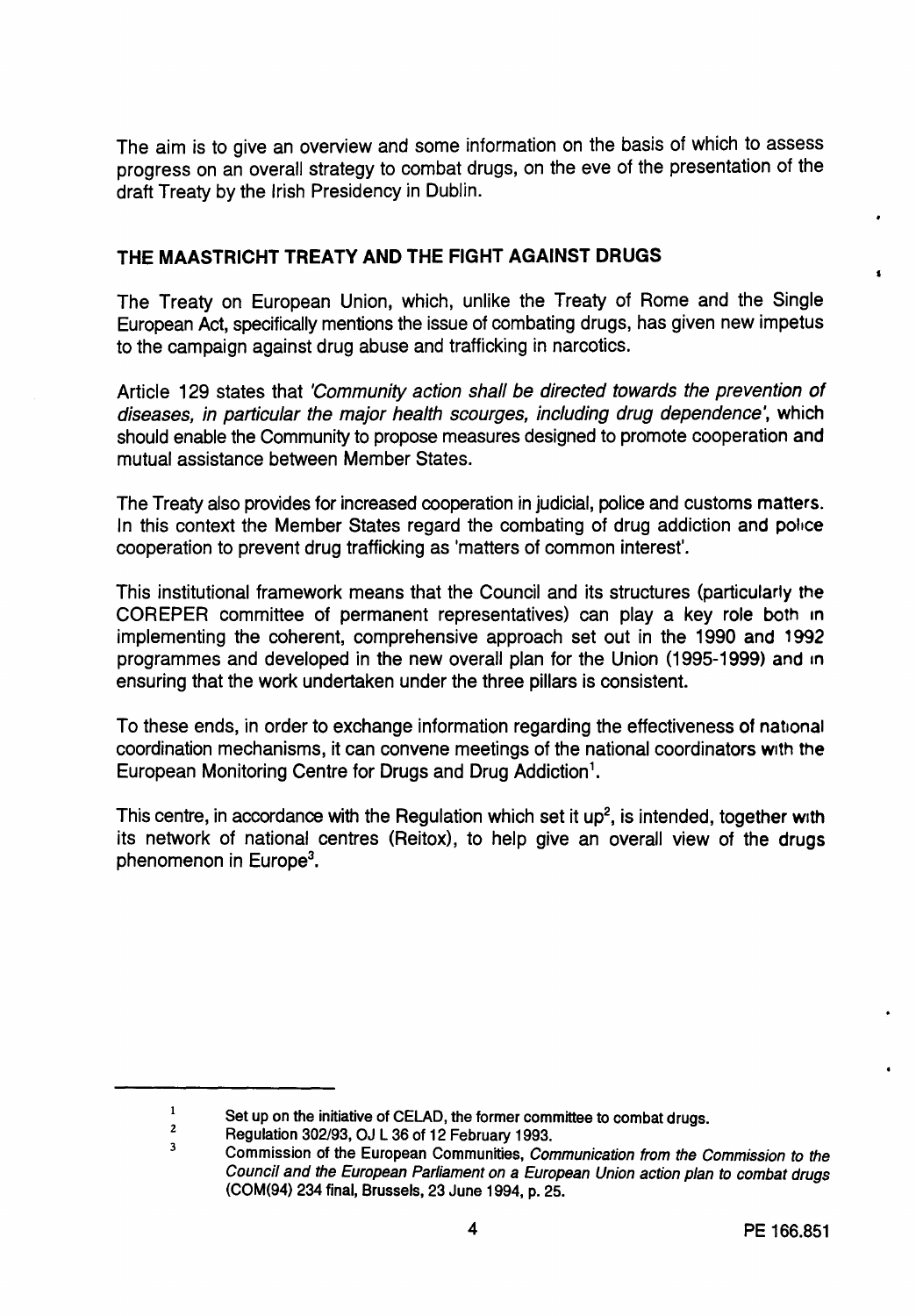# **Police cooperation** in **Europe and the fight against drugs**

•

 $\blacksquare$ 

At global level stress has been laid on the penal approach in combating drugs.

The European bodies involved in combating drugs include the **TREVI group<sup>1</sup> ,** a permanent political and police consultation body at European level, which is made up of four working parties including TREVI Ill (established in 1986), whose task is to encourage and facilitate the international campaign against drug trafficking through the exchange of information and cooperation among the Member State police services.

With the **Schengen agreement,** the 'laboratory' of increased police cooperation in Europe, the Member States undertook to take the necessary measures to improve existing cooperation between the customs authorities and police of the various Member States, particularly in the area of fighting the traffic in drugs (this collaboration is also the subject of disagreement because of the Netherlands' policy on soft drugs).

The decision to set up a European Police Office , **EUROPOL2 ,** was taken at the Luxembourg European Council in June 1991.

In the first phase of this office's activities, the TREVI group ministers meeting in The Hague on 3 December 1991 confirmed their intention of setting up the Europol Drug Unit (EDU), an information service on drug trafficking. A ministerial agreement of 2 June 1993 then set up the **Europol Drug Unit,** the role of which was restricted by the fact that the data collected could not be stored in a central data bank.

This agreement was later replaced by a common position adopted by the Council of the European Union on 10 March 1995, which provides for the Drug Unit to act as a team responsible for exchanging and analysing information and data regarding trafficking in drugs, radioactive material, clandestine immigration networks, unlawful trade in vehicles and the criminal organizations and money-laundering activities involved<sup>3</sup>.

The agreement setting up Europol was to have been adopted by October 1994, but it proved impossible to meet this deadline and it was not signed until 26 July 1995. However, the instrument still has to be ratified by all the Member States (at the informal Dublin meeting of 26 and 27 September 1996 the Ministers undertook to complete the ratification by the end of 1997, with completion by next summer as the objective).

Set up as part of the 1975 European Council initiative to bring together the home affairs ministers at regular intervals to discuss matters pertaining to public order and internal security.

<sup>2</sup>  3 The permanent headquarters of which is in The Hague, in accordance with the decision of the Brussels European Council of 29 October 1993.

Joint action of 10 March 1995, adopted by the Council on the basis of Article K.3 of the Treaty, concerning the extension of the activities of the Europol Drug Unit, OJ L 62, 20.3.1995.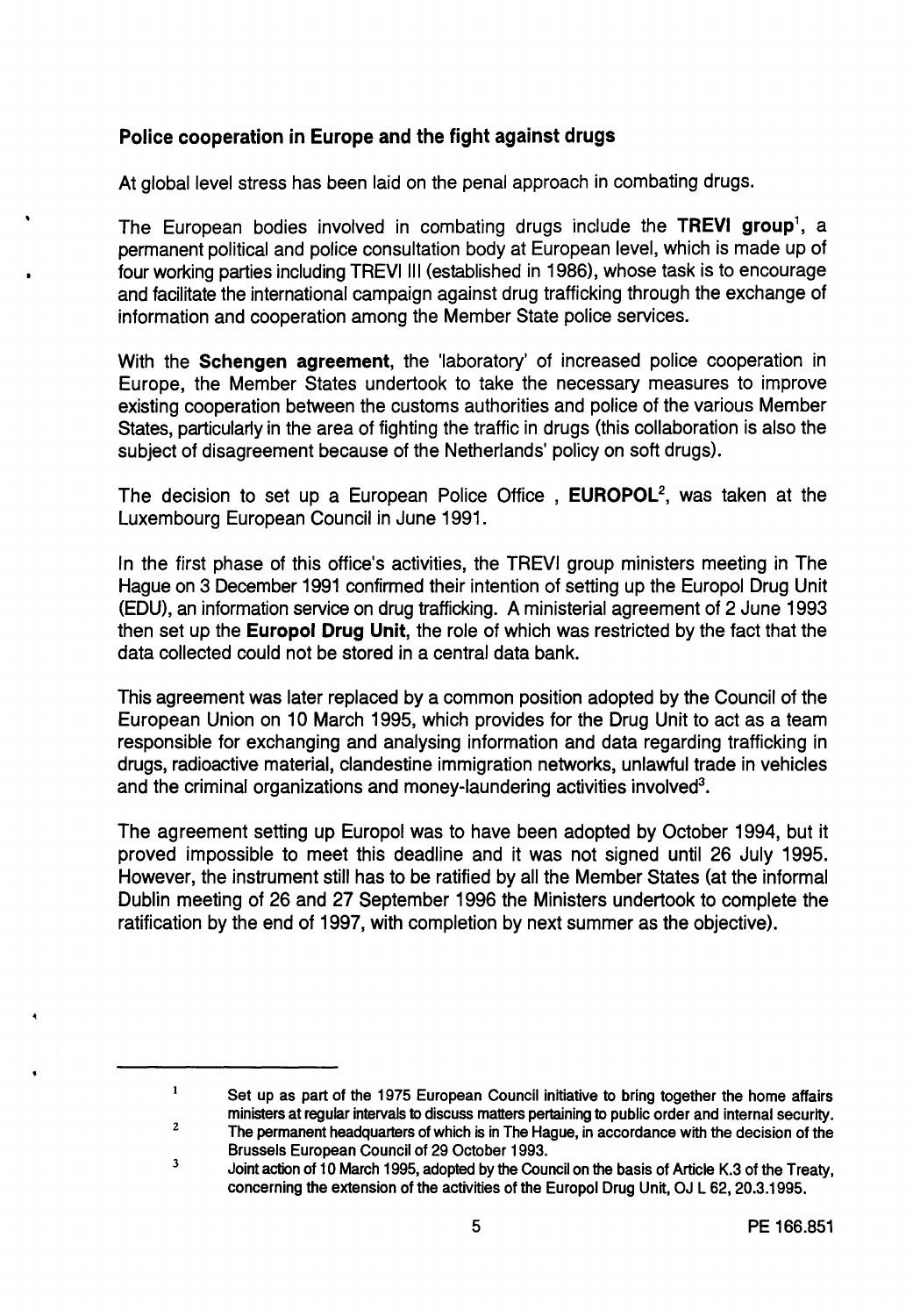# **POSITION OF THE INSTITUTIONS**

# **1. THE EUROPEAN COUNCIL**

The Madrid European Council of 15 and 16 December 1995, noting the urgency of the problem of the rise in organized crime on a global scale, declared: 'We all agree that the Conference should strengthen the Union's capacity to protect its citizens against terrorism, drug trafficking, money laundering, exploitation of illegal immigration and other forms of internationally recognized crime ... Some would also like to extend Community competence to combating drug addiction ...'.

The report of 5 December 1995 by the **Reflection Group** (the Westendorp report) suggests incorporating in the Treaty a specific legal base for the implementation of measures to combat drug trafficking and mentions the idea that the EU should explore **ways** to achieve more structured cooperation with the Council of Europe in combating drugs.

The Florence European Council of 21 and 22 June 1996, having stressed 'the vital importance of reinforced cooperation between Member States to fight against drugs', reiterates the need 'speedily [to complete] the study about harmonization of Member States' laws and the influence thereof on reducing consumption of and illicit trafficking in drugs', reaffirming also the need to work with the Central and Eastern European countries.

The Dublin European Council of 13 and 14 December 1996, having noted with satisfaction that the Irish Presidency's document gives particular importance to justice and home affairs, calls on the Intergovernmental Conference, 'taking account of the outline draft for Treaty revision presented by the Presidency, to work to reach agreement on a strengthened capacity for action in relation to ... the fight against drugs and international crime'.

The Dublin Council noted that the agreement reached on a Joint Action on the approximation of national legislation and the resolutions approved at the Justice and Home Affairs Council of 28 and 29 November 1996 constituted a first step and suggested further harmonization of laws, ongoing review of cooperation between law enforcement agencies, development of research in this area, implementation of the action plan to combat drugs in the Caribbean, and an examination of 'ways to assist Central Asian republics, using the TACIS programme, to fight transit in and production of drugs'.

# **2. THE COUNCIL**

The Council of Home Affairs and Justice Ministers of 28 and 29 November 1996 provided an opportunity for the Irish Presidency to make significant progress in the area of combating drugs. At the end of the debates the Irish Justice Minister, Mrs Owen, announced that the Fifteen had agreed on a draft joint action aimed at harmonizing legislation and the practices used by the police and the customs and judicial authorities in the fight against drug addiction and drug trafficking.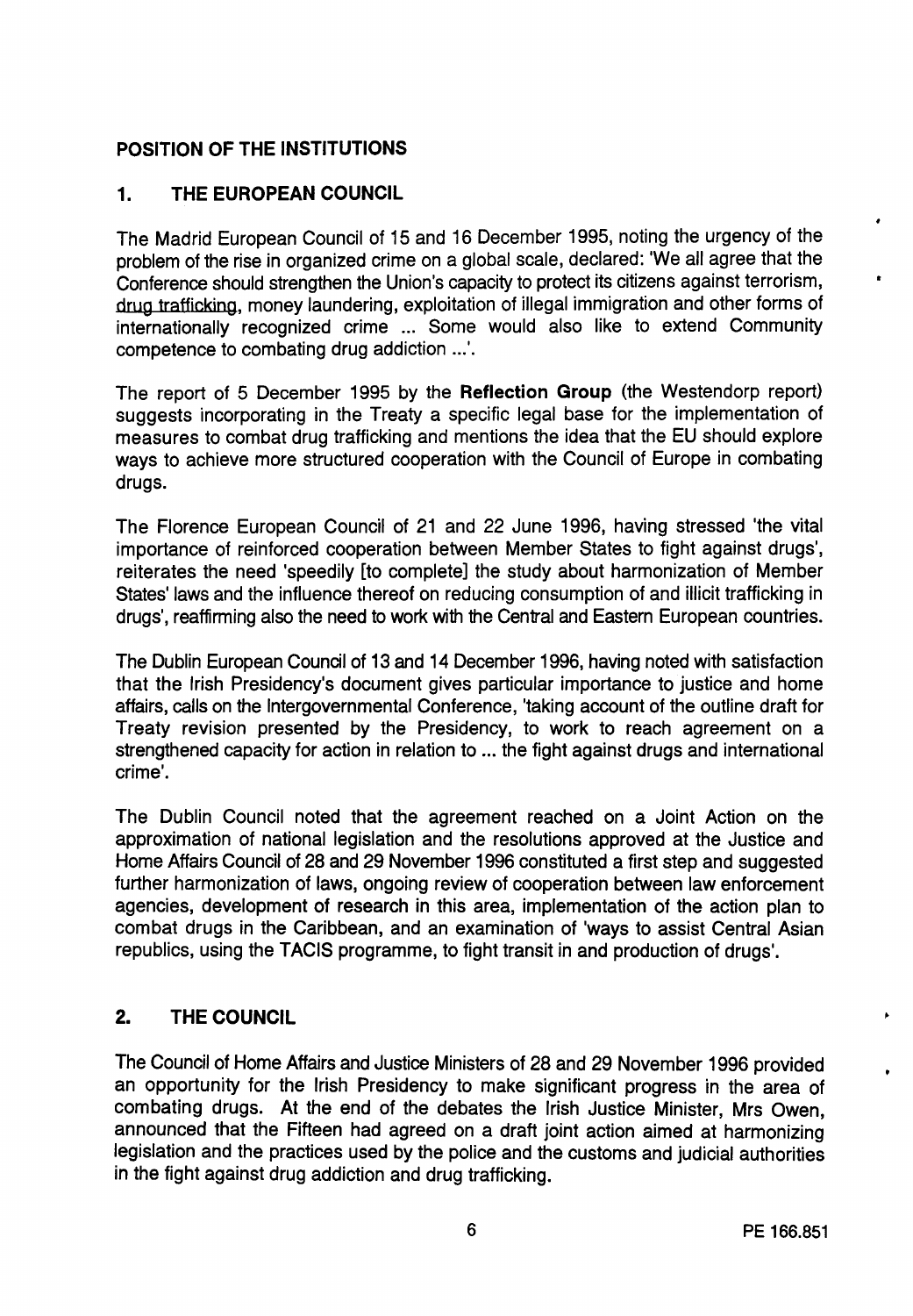At the same Council the Ministers approved a resolution confirming their desire to exact the heaviest possible penalties for serious drug trafficking offences and to fight more effectively against drug tourism and drug production.

## **3. THE EUROPEAN PARLIAMENT**

The European Parliament, which is extremely concerned at the rise in drug addiction, has not sat idly by.

As early as 1980 the European Parliament adopted a resolution on 'combating drug addiction', in which it said that a problem of such gravity could not be solved on an exclusively national basis (OJ C 85, 10.3.1980).

Two years later the EP adopted a new resolution on the basis of a report by Mrs Scrivener, which opened the way to communitization of the approach to the drug problem (OJ C 149/120, 14.6.1982).

In 1985 the EP set up a committee of inquiry into the problem of drugs in the Member States of the Community. The committee's report (called the Stewart-Clark report after its rapporteur) proposed ways of working to promote education and prevention and recommended improving the coordination and effectiveness of all the bodies responsible for preventing drug trafficking (OJ C 283, 10.11.1986).

In 1991 the EP set up another committee of inquiry to analyse the relations between drug trafficking and international crime (Session document, 23 April 1992).

In 1994 a report by Mr Taradash on drugs policy triggered a lively debate between proponents of decriminalizing drug use and the prohibitionist lobby (referred to in a resolution of 13 March 1992).

The motion for a resolution by Mr Taradash was rejected by 116 votes to 113 (OJ C 77/13, 14 March 1994).

In 1995 the EP drew up a report on the Commission communication on the 1995-1999 action plan to combat drugs and stated that the initiatives taken to combat drugs had not succeeded in attacking the growing power of the traffickers nor in limiting the increasingly obvious influence of capital of dubious origin in our society.

It went on to call on the IGC to make the fight against drugs part of Community competence in order to ensure that action in this area was not hampered more seriously by the separation of the three pillars, a separation whose effects are exacerbated by other areas of compartmentalization within the third pillar (Session document, 2 June 1995, p. 14).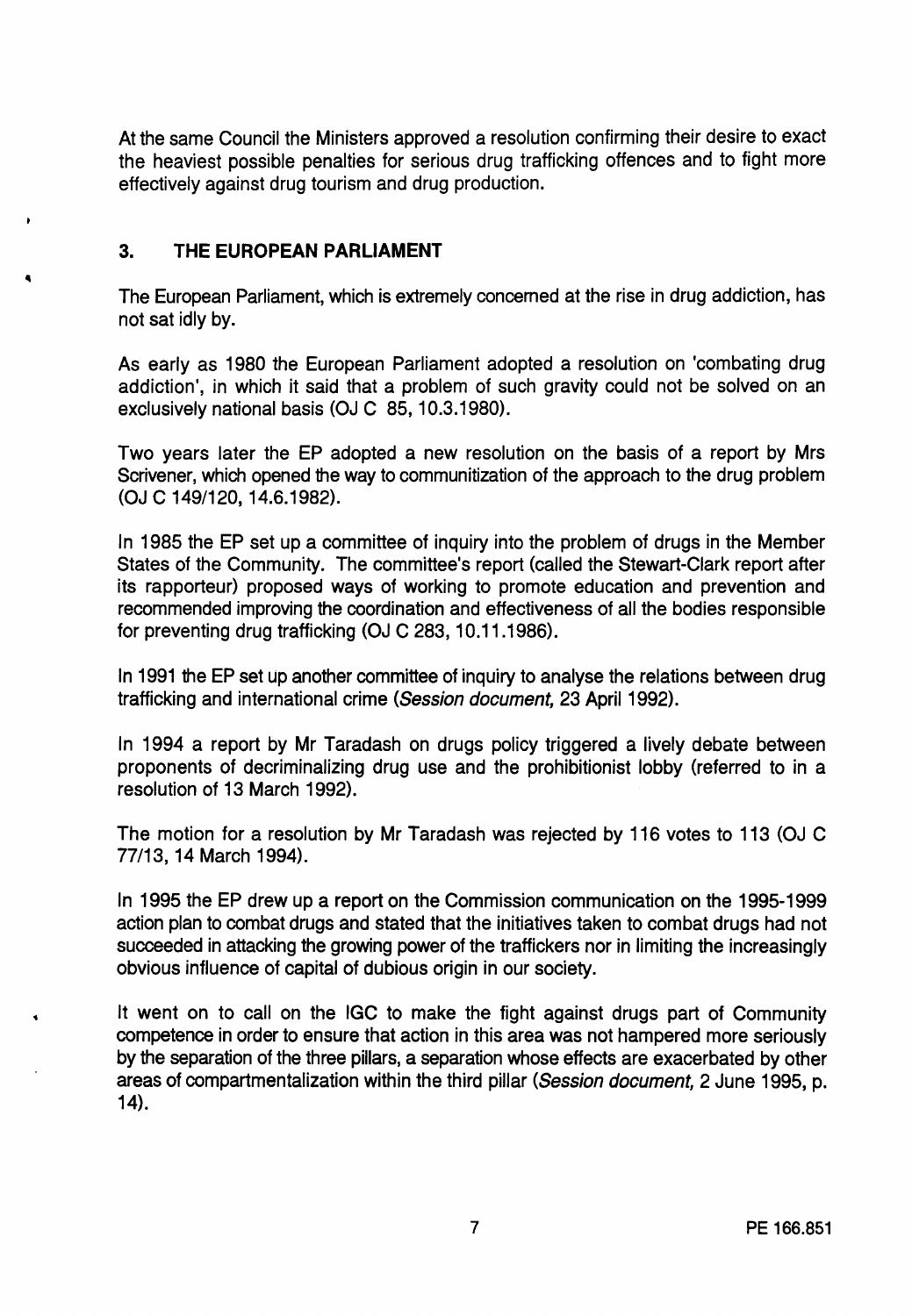The same opinion is expressed by the Bourlanges Martin report and its resolution on the operation of the Treaty on European Union with a view to the IGC of 17 May 1995, in which the EP advocates gradual communitization of the fight against drug addiction.

At the December 1996 part-session, when it adopted a resolution on the progress achieved in 1996 in implementing cooperation in the field of justice and home affairs, Parliament expressed its concern that so little progress had been made so slowly and regretted that the measures adopted in this area did not take account of Parliament's wishes as expressed in its resolution of 15 June 1995 on the communication from the Commission to the Council and the European Parliament on a European Union action plan to combat drugs (1995-1999)(COM(94)0234 - C4-0107/94).

# 4. THE **COMMISSION**

The Commission has taken a number of measures in the area of drug addiction, supporting experimental pilot schemes in the treatment of drug addiction, development aid projects, information campaigns, etc.

However, the Commission's activities have really taken off since 1986, when it began to take part in the activities of the 'Pompidou Group' and issued a communication in November of that year on Community actions to combat the use of illicit drugs (OJ, 28 November 1986, COM(86)0601 final).

As far as the communitization of certain areas governed by Title VI of the TEU is concerned, in a text forwarded to the Council on 18 September 1996 on the provisions relating to justice and home affairs, the Commission proposed a scheme for the insertion of a chapter in the Treaty to which certain areas currently covered by Title VI, including the whole question of combating drugs, would be transferred:

# **Preliminary draft Treaty**

## **PART THREE: COMMUNITY PDLIC/ES**

### **TITLE (NEW): AN AREA OF LIBERTY, SECURITYAND JUSTICE**

## **ARTICLE A**

1. The European Community shall be an area of liberty, security and justice in which, inter alia, freedom of movement shall be guaranteed to all persons, as set out in Article 7A.

To this end the Community shall adopt appropriate provisions relating:

to the abolition of border controls and to the crossing of external borders;

 $\blacklozenge$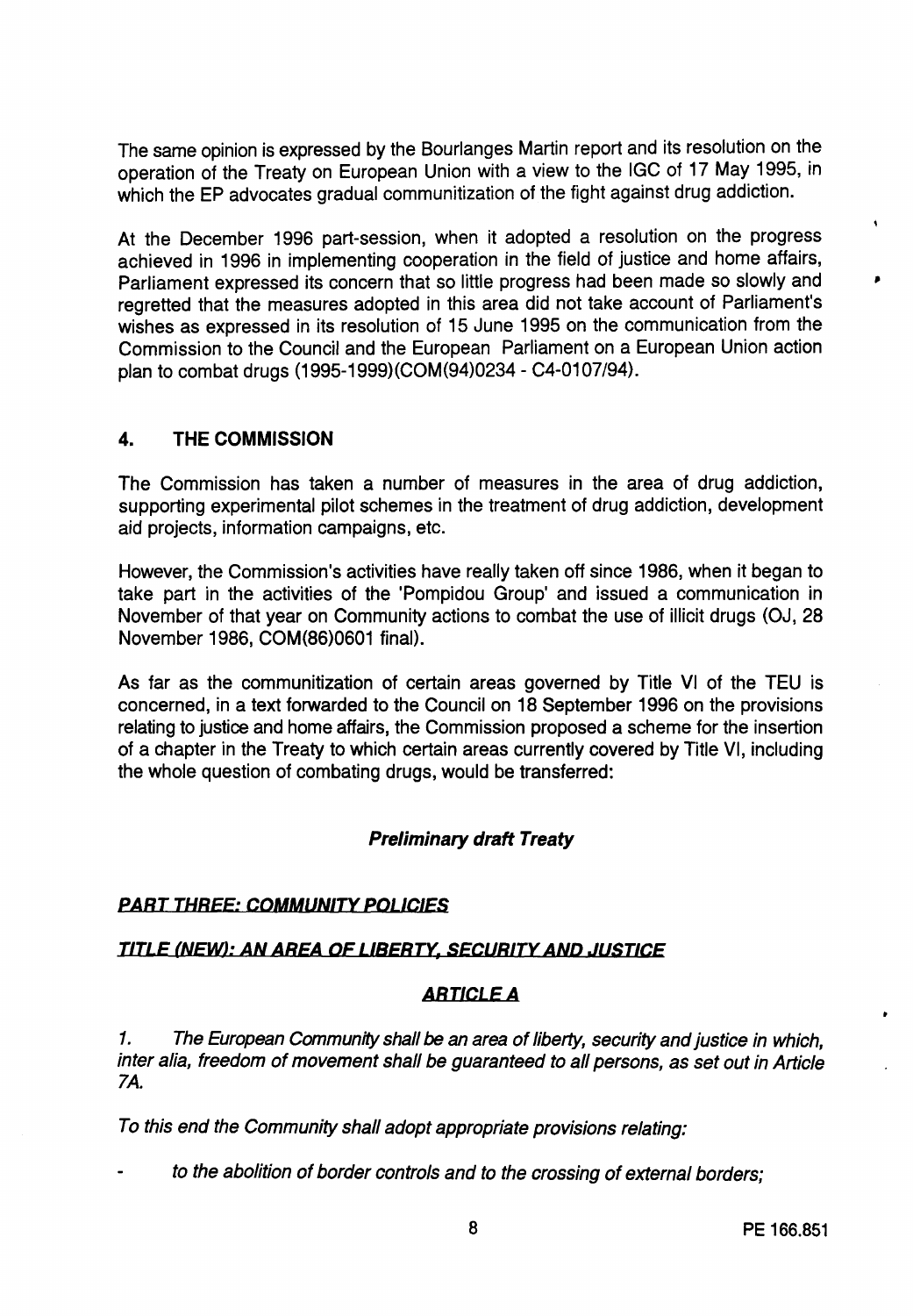- to asylum policy, immigration policy and policy regarding third-country nationals;
- to combating the worldwide phenomenon of drugs, pursuing a coordinated, integrated policy in this area and harmonizing, as tar as is necessary, the policies and strategies of the Member States;
- to combating economic and financial crime damaging to the interests of the Community and fraud on an international scale.

The Community shall also adopt appropriate provisions with a view to:

- facilitating the exercise of personal rights in the civil and administrative fields;
- strengthening cooperation between the national authorities concerned by the matters dealt with in this Title, particularly the customs authorities.
- 2. The formulation and implementation of other Community policies and measures shall take account of the need to maintain and develop an area of liberty, security and *iustice*.
- 3. The provisions of this Title shall be supplemented by cooperation in the fields of justice and home affairs.

In this outline of what might become a chapter of the Treaty, Article D is devoted entirely to 'combating the worldwide phenomenon of drugs'.

## *ARTICLED*

With a view to contributing to combating the worldwide phenomenon of drugs, the Council, acting in accordance with the procedure referred to in Article 1, shall adopt appropriate provisions in the following areas:

- public health, including preventing of drug addiction, reducing the demand for drugs and the associated risks, and the care and treatment of drug users;
- the exchange of information and experiences and the promotion of all forms of cooperation, including the prevention of drug-related crime;
- reducing the drug supply and repressing unlawful trafficking, including the international cooperation on which these depend.

## **PRELIMINARY DRAFT TREATY DRAWN UP BY THE IRISH PRESIDENCY**

•

'If there is one area in which the Irish Presidency has made an outstanding contribution, it is that of justice and home affairs. The fight against drugs **is a** priority of the people. It was an Irish priority; Dublin has shown that it is a European priority' (Jacques Santer on 15 January 1997 in Strasbourg).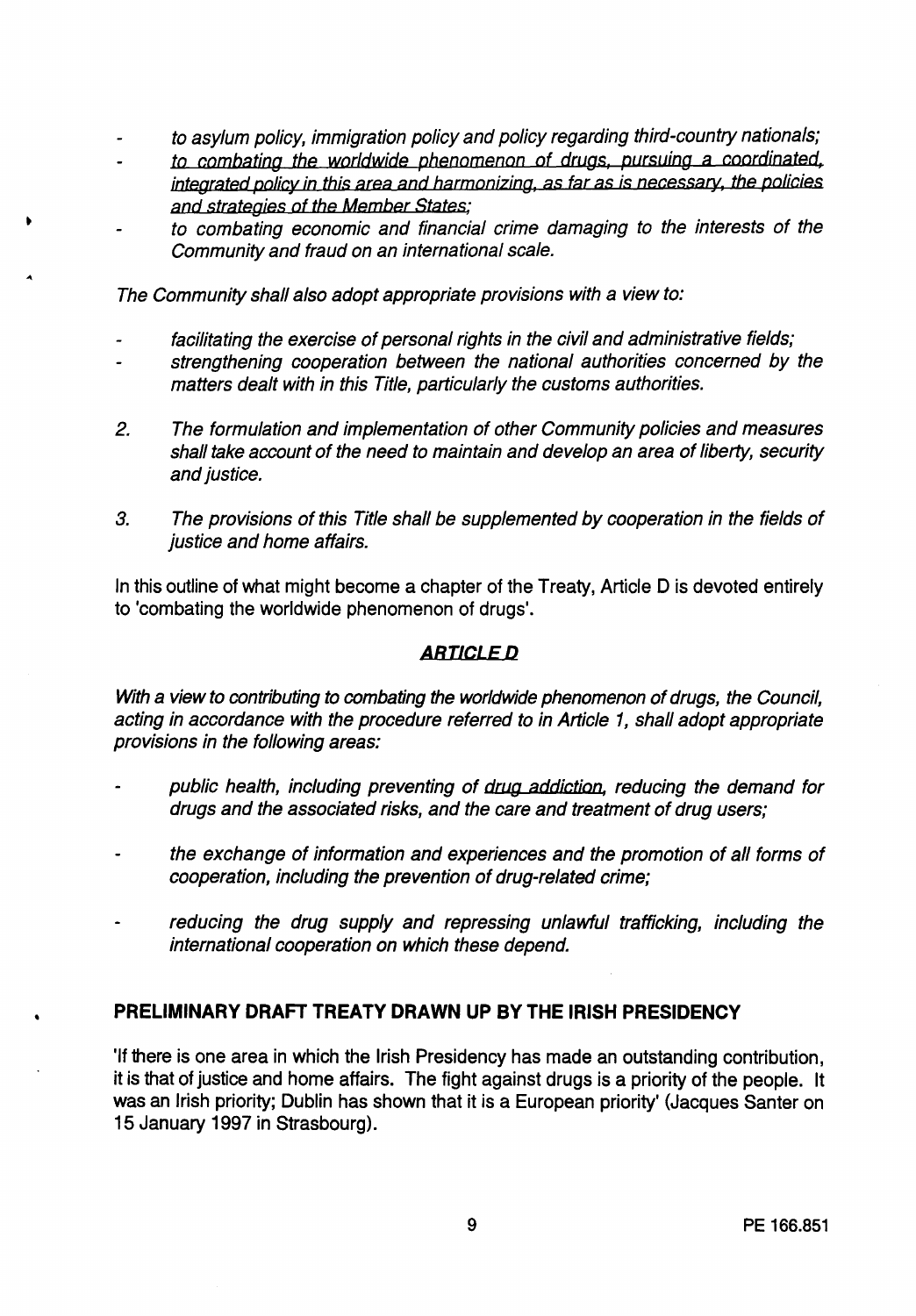The draft treaty presented by the Irish Presidency advocates coordinated action on some aspects of the problem of illegal drugs (Chapter 2, Article E). The proposed text makes it possible, in particular, to 'provide a clearer and more focused definition of the areas in which the Member States would cooperate and develop common action ... These areas would include in particular ... combating illegal drug trafficking' (Chapter 3, Section I), which is listed in Article K among the areas of common interest to the Member States in which cooperation can take place and joint actions be implemented.

With a view to 'combating all forms of international crime, including ... illicit trafficking in narcotic drugs and psychotropic substances', the new Article K.1 proposes a series of very detailed measures designed to extend the functions of Europol and to harmonize national laws and regulations.

## **THE DUTCH PRESIDENCY**

The home affairs section of the Dutch Presidency's programme pays particular attention to the fight against drugs. The Netherlands will concentrate on improving cooperation and exchange of experiences in the area of prevention.

On the occasion of the IGC ministerial meeting of 24 February 1997 in Brussels, the Presidency forwarded to the Member States a working document containing the text of Treaty articles designed gradually to put in place an area of freedom, security and justice.

The text makes a qualitative leap in order to meet the security challenges faced by society, involving itself closely in areas such as the fight against drugs, and establishes flanking measures designed to protect the safety of individuals.

## **THE MEMBER STATES**

### **BELGIUM**

In its policy note on the IGC the Belgian Government advocated 'all possible means of applying the Community method to the third pillar' being tried.

Practically speaking, it states that it is in favour of transferring to the first pillar customs cooperation in order to combat the aspects of the drug problem which are linked to the free movement of goods.

The memorandum of 7 March 1996 by the Governments of Belgium, Luxembourg and the Netherlands states that the third pillar offers a temporary framework for cooperation on a number of matters such as combating drug trafficking.

•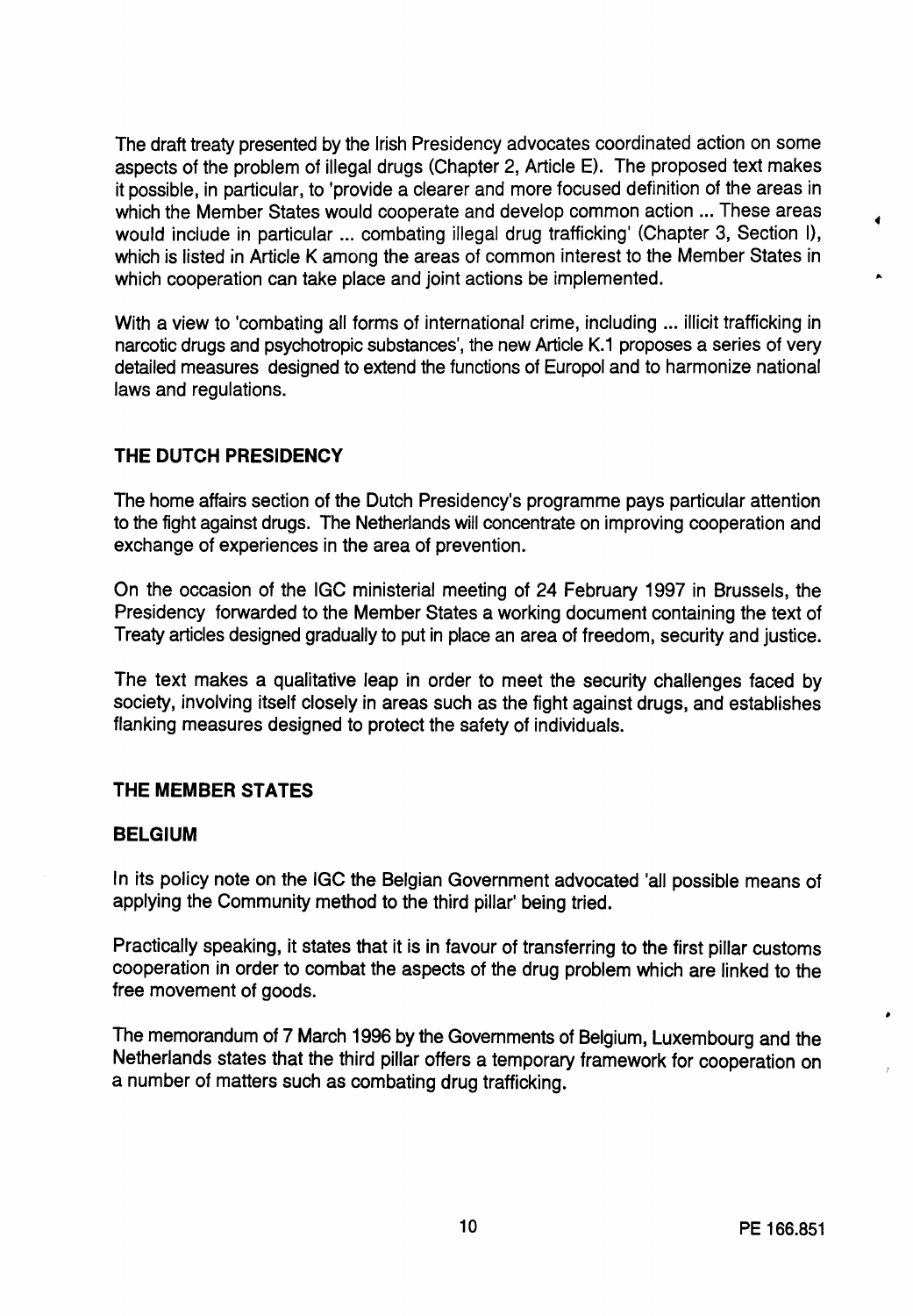## **DENMARK**

With regard to cooperation on justice and home affairs, the Danish Government in its memorandum of 11 December 1995 takes the view that intergovernmental cooperation must continue to be the norm, but with the possibility of simplifying the existing decisionmaking process with regard to organized crime, drug trafficking and illegal immigration.

## **GERMANY**

According to the reflection document of 13 June 1995 on a European constitutional state, the collaboration already undertaken in accordance with the provisions of Article K of the Treaty on European Union and Article 100 of the EC Treaty should serve as a basis for the drafting of common rules and measures, particularly where drug trafficking is concerned.

### **SPAIN**

In the document of 2 March 1995 entitled 'The 1996 Intergovernmental Conference. A reflection paper', Spain comes out in favour of changing from unanimity to qualified majority voting in the area of drug addiction.

### **FRANCE**

In the joint letter of 6 December 1995 Mr Jacques Chirac and Mr Helmut Kohl propose as the second priority objective the establishment of a homogeneous area in which freedom of movement of persons will be guaranteed through greater cooperation in combating the scourge of drugs.

But as far as police cooperation is concerned, the memorandum of 20 February 1996 on France's main policy lines for the IGC regards intergovernmental cooperation as the 'most desirable' solution.

Mr Barnier, in his report to the National Assembly's EU Delegation after the Dublin Conference, said that in the fight against drugs France proposed defining a legal base common to all the Member States, consisting in a dual right of initiative for the Council and the Commission, with consultation of the national parliaments.

In a second joint letter sent by Jacques Chirac and Helmut Kohl to John Bruton at the Franco-German summit of 9 December 1996 in Nuremberg, the two countries declared that in order to fight more effectively against drug addiction and drug trafficking it would be necessary 'to harmonize both the practical and the legal bases'.

According to the French National Assembly's EU Delegation, which has adopted a report entitled 'A Europe of Freedom and Security', the principle of unanimity must continue to be the rule within the third pillar, but in the case of anti-drugs policy, 'the Treaty should provide for the Council to adopt a basis of common minimum rules by a qualified majority'.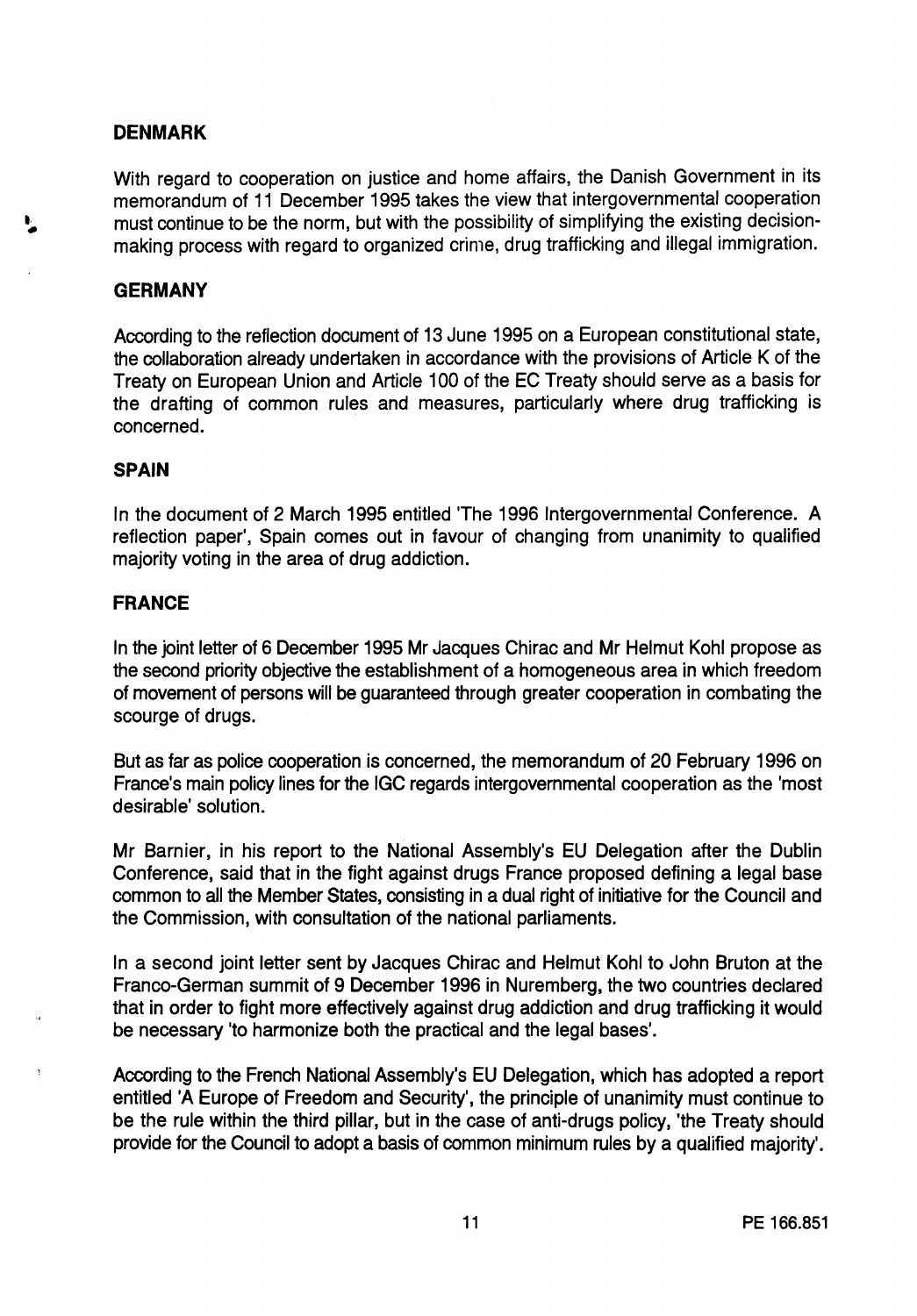## **IRELAND**

The Irish Government made the specific issue of combating drugs one of its highest priorities, and announced its wish to set up an interministerial committee with a view to considering how greater progress could be achieved in the work of the EU.

## **LUXEMBOURG**

The Luxembourg Government, in its aide-mémoire of 30 June 1995 on the IGC, also declares itself to be in favour of the application of the rules set out in Article 100C in the area of combating drug addiction.

### **NETHERLANDS**

In the third memorandum of 23 May 1995 for the IGC, the Government of the Netherlands, after saying that in its opinion the question of drug trafficking could not be viewed from a purely national angle, describes the poor results so far achieved in combating drug trafficking in the framework of the present policy on justice and home affairs.

### **AUSTRIA**

The Austrian Government, having stated in its document of June 1995 on the issues to be discussed at the IGC that it broadly shared the conclusions of the Commission, the Council and Parliament on the failure of policy in the fields of justice and home affairs, calls for clarification of areas of competence in the fight against drugs and takes the view that it would be desirable to introduce supranational coordination of the police and judicial authorities.

### **PORTUGAL**

With regard to police and judicial cooperation in combating drug trafficking, Portugal restricts itself to proposing a substantial reinforcement of the existing intergovernmental cooperation mechanisms. (Document drawn up by the Foreign Affairs Ministry, March 1996.)

### **SWEDEN**

Sweden declares its willingness to comply with cooperation in the Schengen areas, provided that effectiveness in combating drugs is thus increased. (Swedish Government communication on the IGC, 30 November 1995.)

### **UNITED KINGDOM**

The United Kingdom Government is in favour of maintaining the status quo, i.e. of leaving the matter of combating drugs under the third pillar.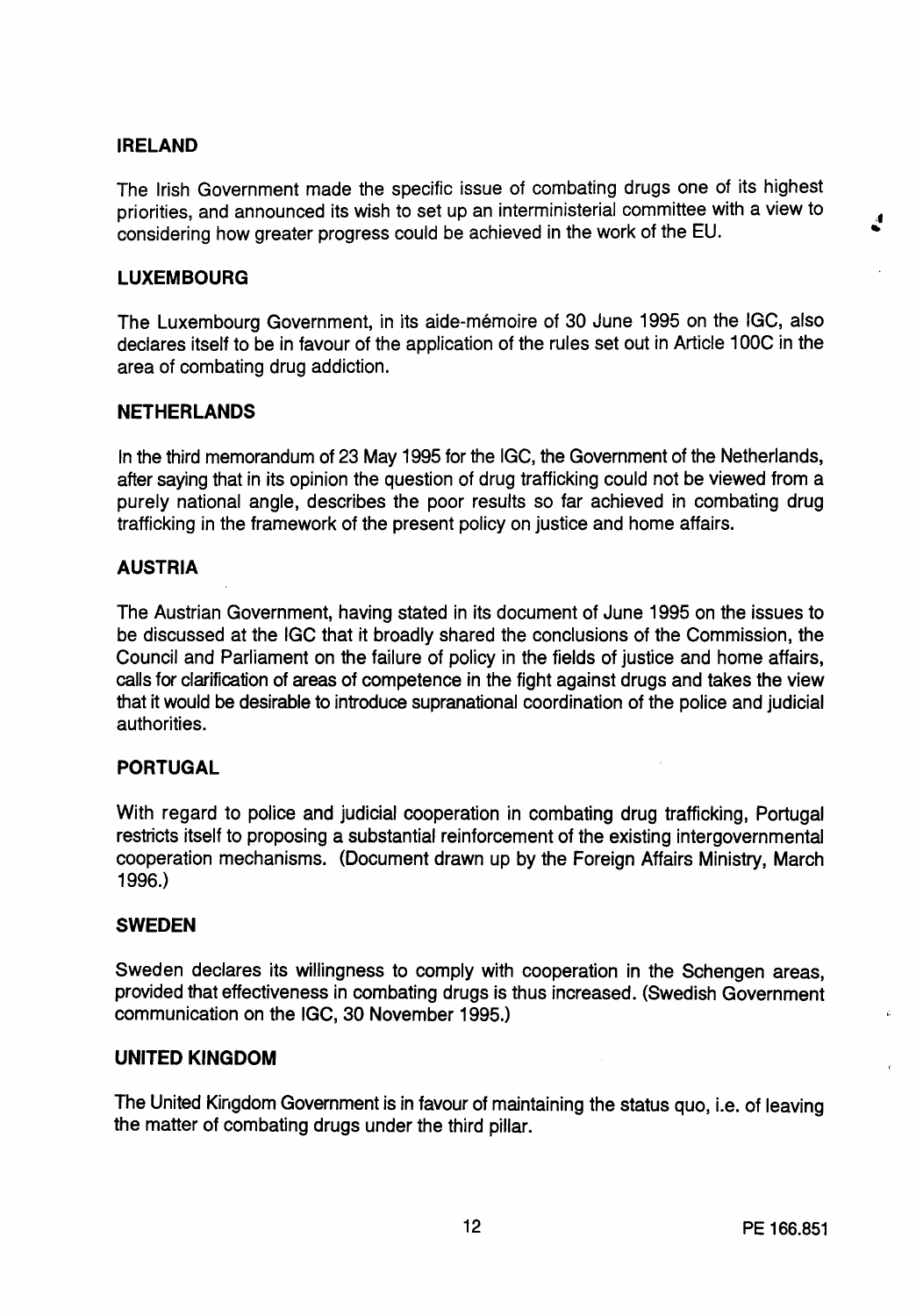## **CONCLUSIONS**

•

 $\mathbf{r}$ 

There would seem finally to be a certain consensus on the use of Community methods and procedures in the area of combating drugs.

This is the conclusion that can be drawn from the fact that the Dorr Group<sup>1</sup> agreed to include a new Title in the future Treaty entitled: "An area of liberty, security and justice'<sup>2</sup>.

We are increasingly witnessing the construction of a Europe of internal security, which is certainly one of the most clearly discernible responses to the need of European citizens for security.

\* \* \* \* \*

For further information on this briefing, please contact Mr Alain BARRAU, DG IV, Brussels, Tel. 43616, or Miss Carlotta PREVITI, DG IV, Brussels, Tel. 42566.

z See Commission proposal.

 $\mathbf{1}$ Made up of the personal representatives of the Foreign Affairs Ministers and chaired by Noell Dorr.